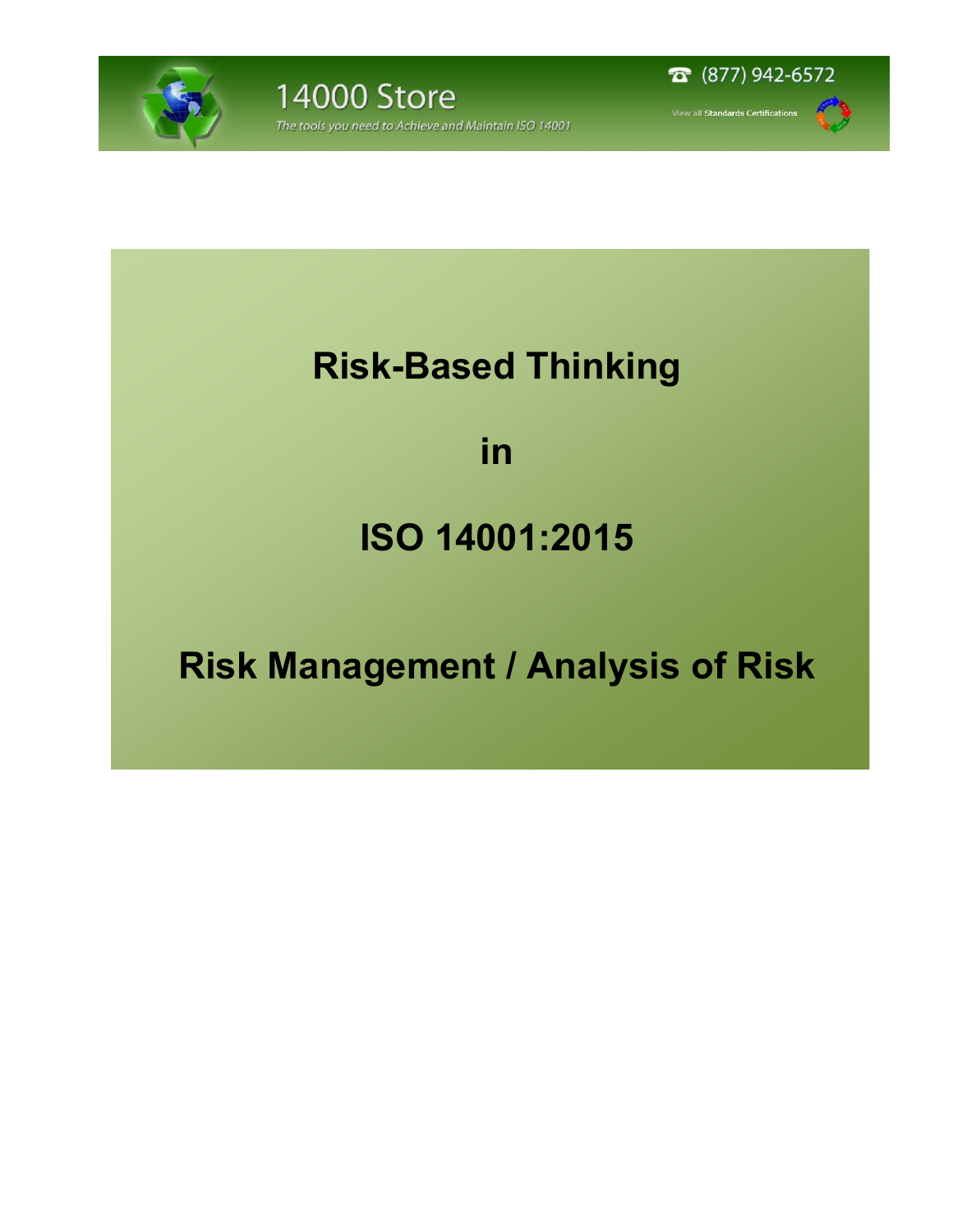

#### **Risk Management**

Every version of the ISO 14001 standard has advocated risk management and risk avoidance, but it has been implicit.

The new ISO 14001:2015 standard explicitly expects organizations to identify and address risks affecting compliance of products and services, resulting in improved environmental performance.

Besides identifying the risks, the new ISO standard expects organizations to address opportunities for improvements and corrective actions based on the risk analysis.

Note that while corrective action is a requirement of ISO 14001:2015, the concept of preventive action is expressed through a risk-based approach where risks are determined and actions to address risks and opportunities are taken.

The standard does not require you to create a formal risk management system. However, this risk analysis exercise is intended to outline several approaches / options for the management of risk at your company.

To prepare for the change, it is time to begin understanding Risk Based Thinking and begin looking at your processes in terms of risks.

Risk is the possibility of an event or activity negatively impacting the operational or strategic objectives of an organization.

When evaluating risk, it is helpful to address it using two (2) metrics or parameters:

- 1. Severity (if harm happens, how serious is the event)
- 2. Likelihood (what is the probability of a harmful event)

Because this topic is so important, it will have an impact on your EMS.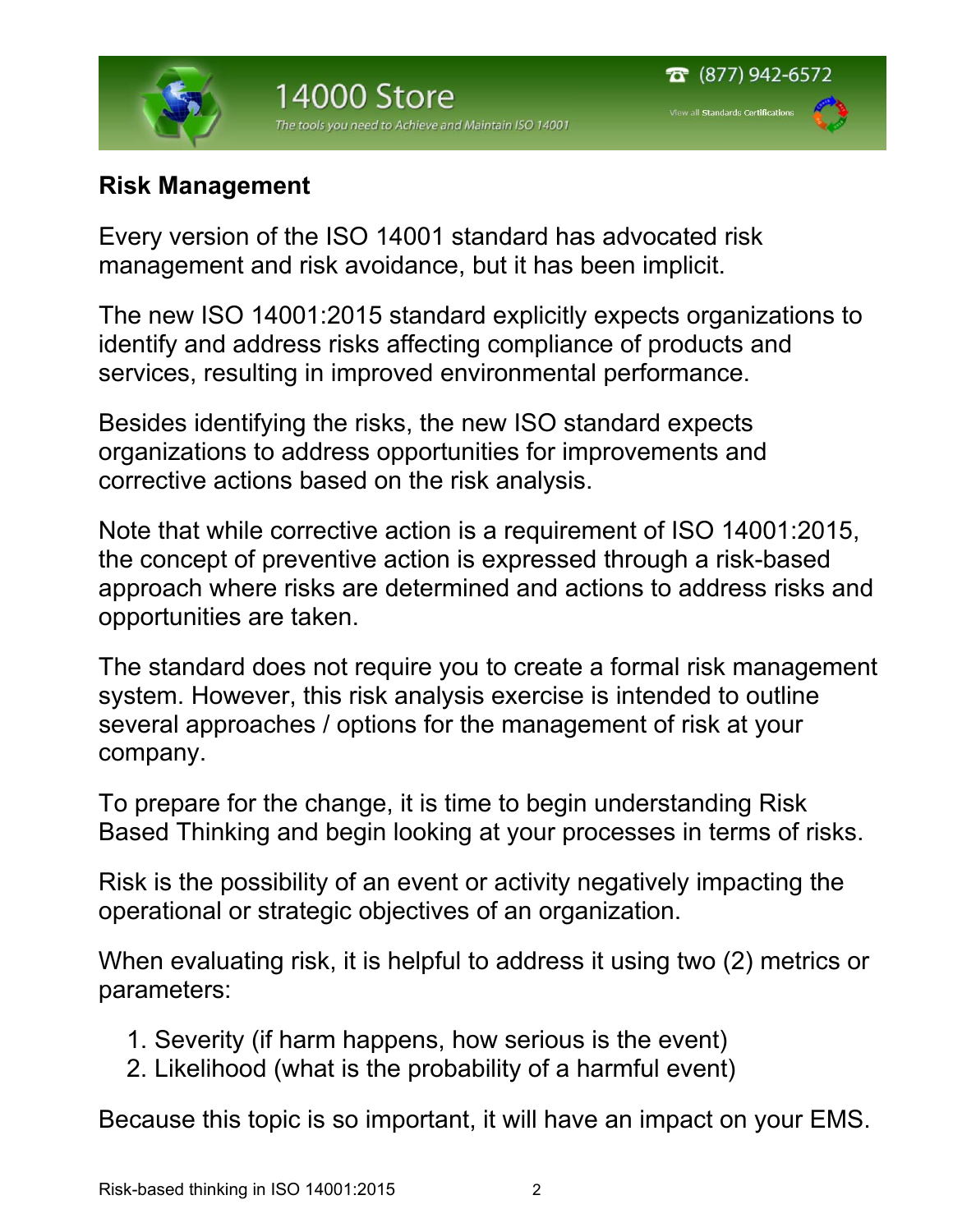

### **Risk-Based Thinking**

The new ISO 14001:2015 covers Risk in a number of sections (e.g. 6.1, 6.1.1, 6.1.4, 6.2.1). The objective of the emphasis on risk is to have the organization, through its EMS, address uncertainty in processes that will affect the environmental performance at your company.

When addressing risk in your Environmental Management System, be sure that you look beyond determining the "chance" that something happens to "the effect of an uncertainty" on your business and EMS objectives.

There are five (5) attributes to enhance risk management:

- 1. An organization should accept accountability for their risks and develop comprehensive controls and risk abatement strategies.
- 2. Risk management should be a part of an organization's continual improvement strategy. Organizations should set performance goals and then review and modify processes as required. An organization should review and modify its systems, resources and capability / skills to ensure continual improvement.
- 3. Identify and train individuals with accountability for risk management. These individuals should have appropriate skills, have adequate resources to check and improve controls, monitor risks, and have the ability to communicate effectively with all the interested parties / stakeholders.
- 4. Decision making within the organization should include consideration of risks and the application of the risk management process where appropriate.
- 5. Maintain consistent and periodic reporting to all interested parties of the organization's risk management performance.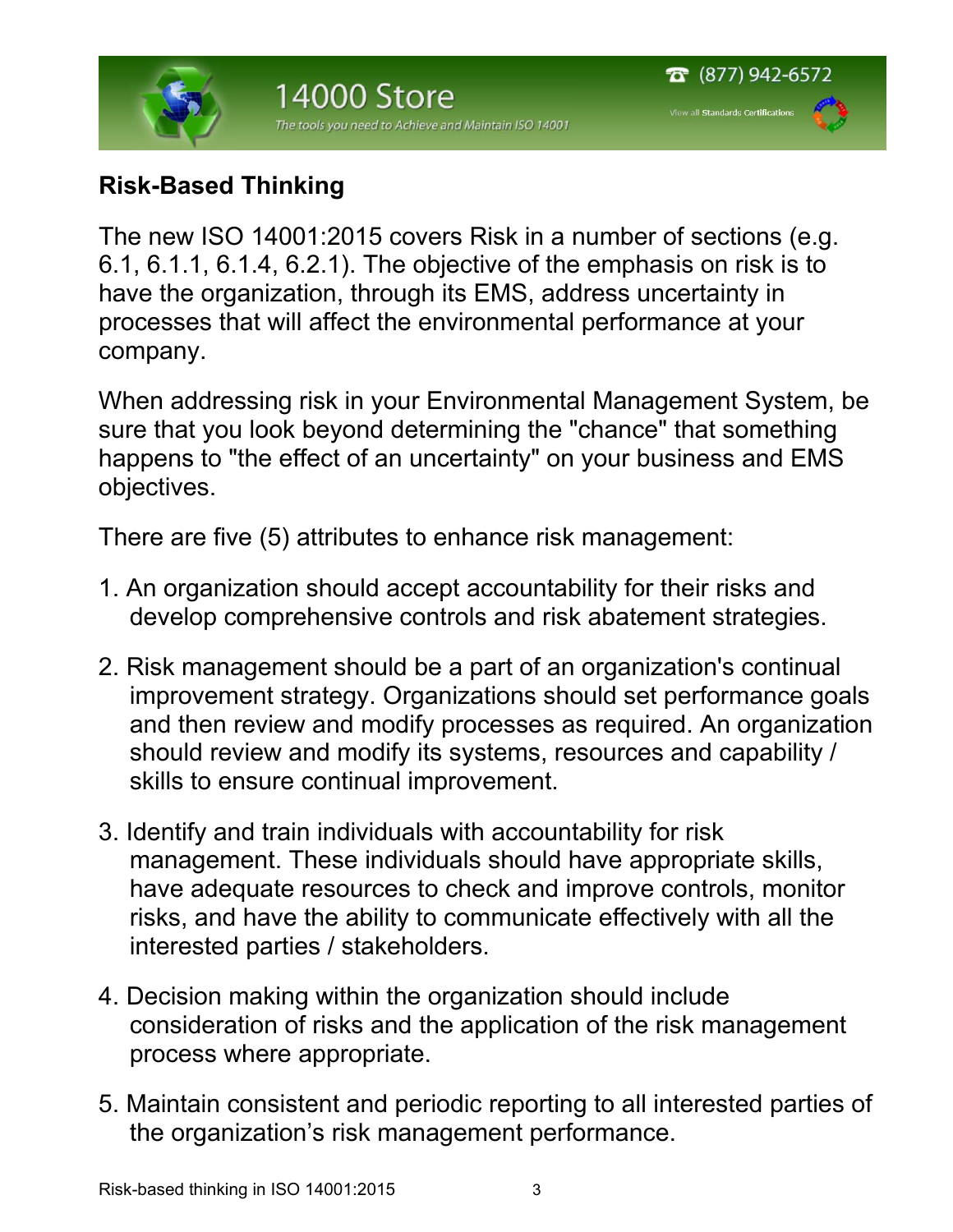



#### **Exercise - Conduct Risk Analysis - Risk Management Worksheet – Basic Method**

The tools you need to Achieve and Maintain ISO 14001

**14000 Store** 

**The first 6 columns of this form are used to list the Potential Risks and Assess the Significance of the Risks** 

**The last 2 columns of this form are used to indicate whether or not the Item / activity / process are at risk and require attention.** 

**\* Refer to the Initial Environmental Worksheet.** 

**\*\*\* Where both the Severity and the Likelihood are high, the risk is significant and the Item requires corrective action.** 

| Item<br><b>Needing</b><br><b>Attention</b> | What is present<br>or could be<br>introduced as a<br>risk? | <b>Description of</b><br><b>Risk</b> | <b>Risk Assessment</b><br>= Severity<br>2 = Likelihood<br>$3 =$ Significance |              |   | Does a next<br>step in process<br>eliminate the<br>risk? | <b>What controls</b><br>exist to<br>address the<br>risk? | Is the Item /<br>process<br>step at risk?<br>Yes / No | If YES,<br>Initiate<br><b>Remedial</b><br><b>Action</b> |
|--------------------------------------------|------------------------------------------------------------|--------------------------------------|------------------------------------------------------------------------------|--------------|---|----------------------------------------------------------|----------------------------------------------------------|-------------------------------------------------------|---------------------------------------------------------|
| $\star$                                    | <b>Aspect</b>                                              | ---                                  | *** Impact                                                                   |              |   |                                                          |                                                          | <b>Threat</b>                                         | <b>Opportunity</b>                                      |
| ---                                        | ---                                                        | ----                                 |                                                                              | $\mathbf{2}$ | 3 | <b>Justifications</b>                                    |                                                          |                                                       | ----                                                    |
|                                            |                                                            |                                      |                                                                              |              |   |                                                          |                                                          |                                                       |                                                         |
|                                            |                                                            |                                      |                                                                              |              |   |                                                          |                                                          |                                                       |                                                         |
|                                            |                                                            |                                      |                                                                              |              |   |                                                          |                                                          |                                                       |                                                         |
|                                            |                                                            |                                      |                                                                              |              |   |                                                          |                                                          |                                                       |                                                         |

Compiled by Management representative: \_\_\_\_\_\_\_\_\_\_\_\_\_\_\_\_\_\_\_\_\_, Date: \_\_\_\_\_

Environmental Steering Team review: 1\_\_\_\_\_\_\_\_\_\_\_\_\_, Date: \_\_\_\_\_\_\_, 2\_\_\_\_\_\_\_\_\_\_\_, Date: \_\_\_\_\_\_\_\_\_\_